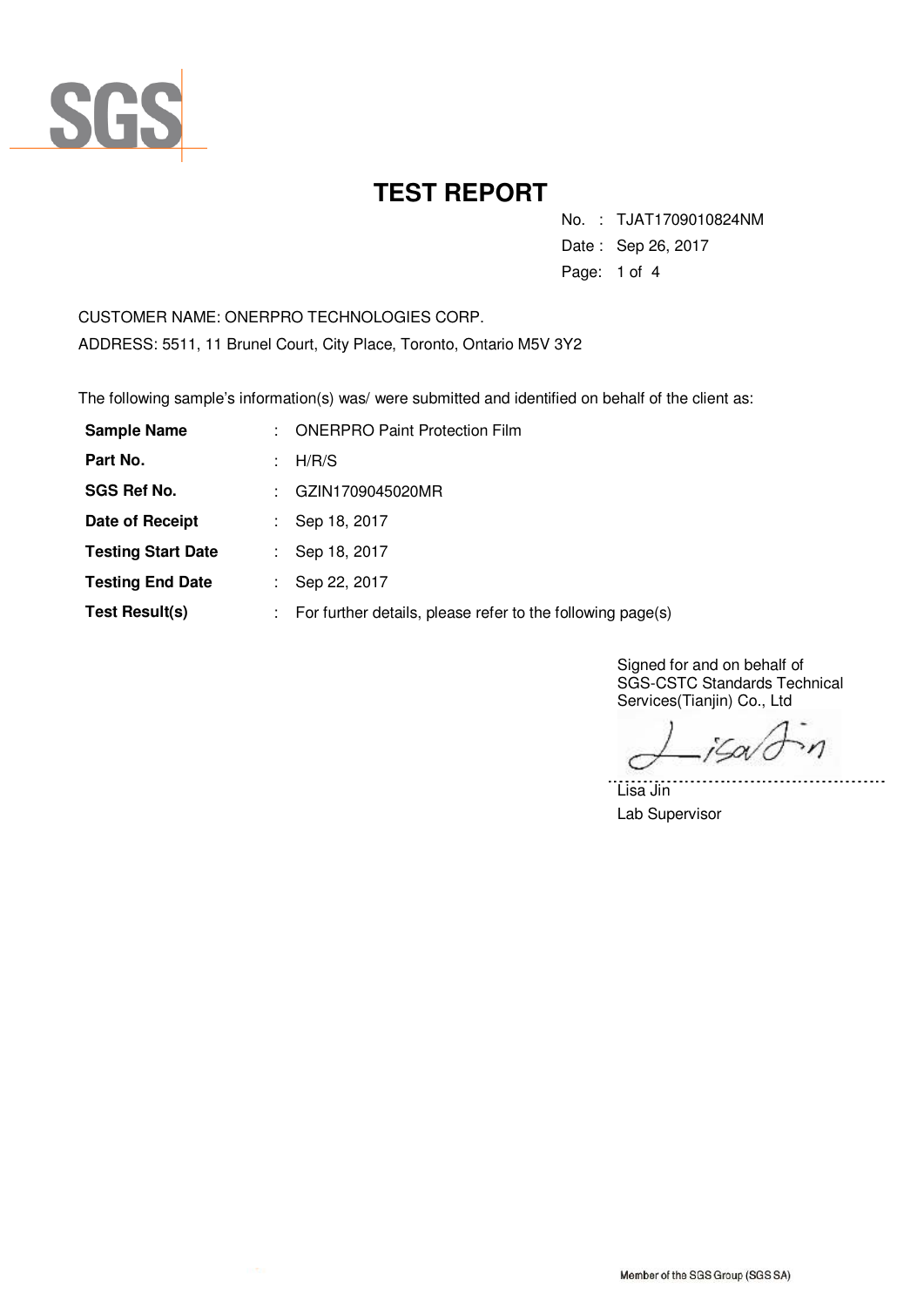

No. : TJAT1709010824NM

Date : Sep 26, 2017

Page: 2 of 4

#### **Report Declaration:**

The test samples were provided and confirmed by the customer in this report, the results contained in this test report do not relate to other samples of the same product. The manufacturer should ensure that all products manufactured are in conformity with the product sample in this report.

#### **Manufacture Declaration or Comment:**

None

#### **Summary of Result(s):**

| No. | Test Item | Test Method          | <b>Conclusion</b> |
|-----|-----------|----------------------|-------------------|
| . . | Gloss     | BS EN ISO 2813: 2014 | N/A               |

Pass: Meet the requirements Fail: Does not meet the requirements N/A: Not apply to the judgment **Note:** 

The test item with• mark was carried out by SGS internal other laboratory.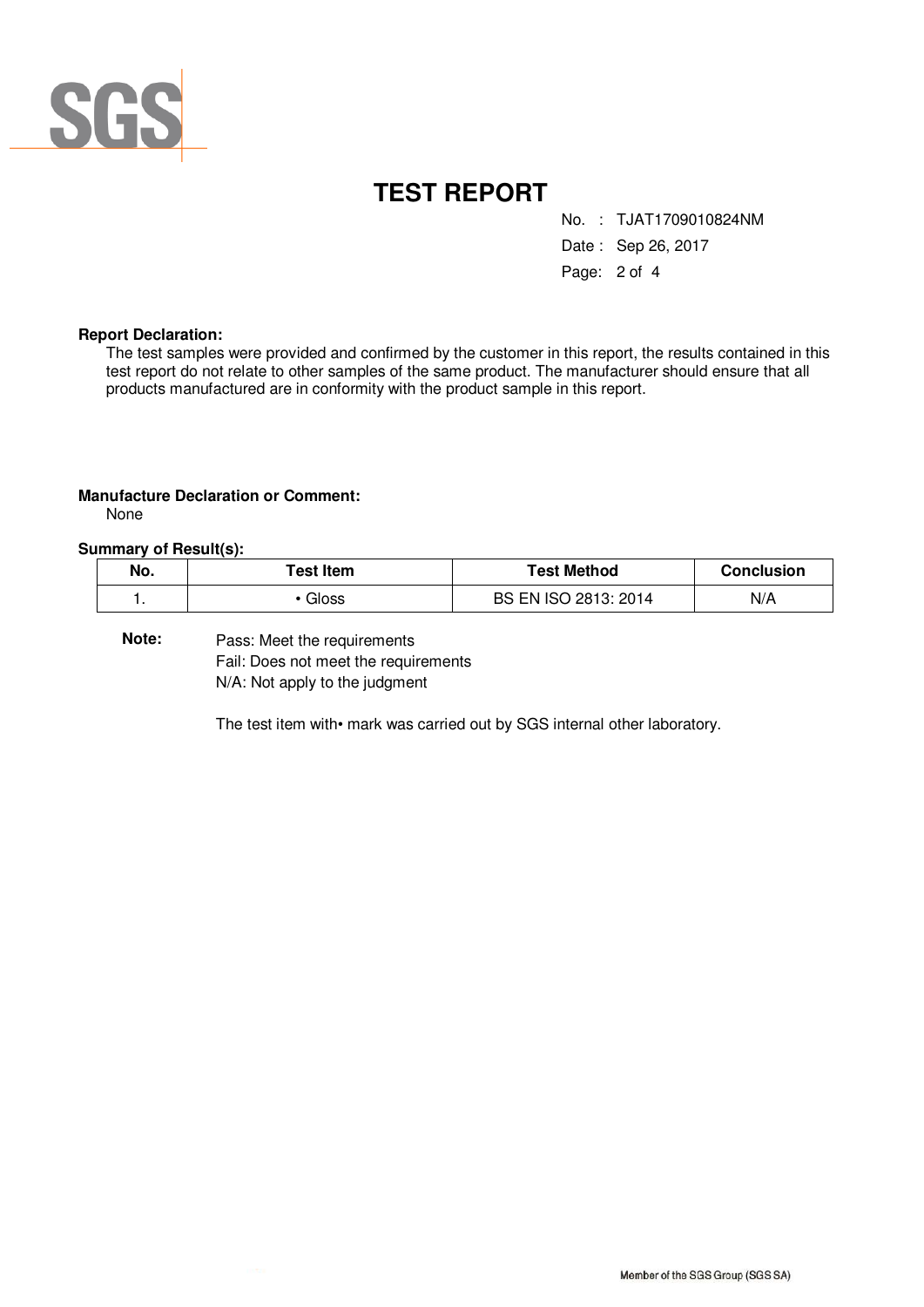

No. : TJAT1709010824NM

- Date : Sep 26, 2017
- Page: 3 of 4

Original Sample Photo: